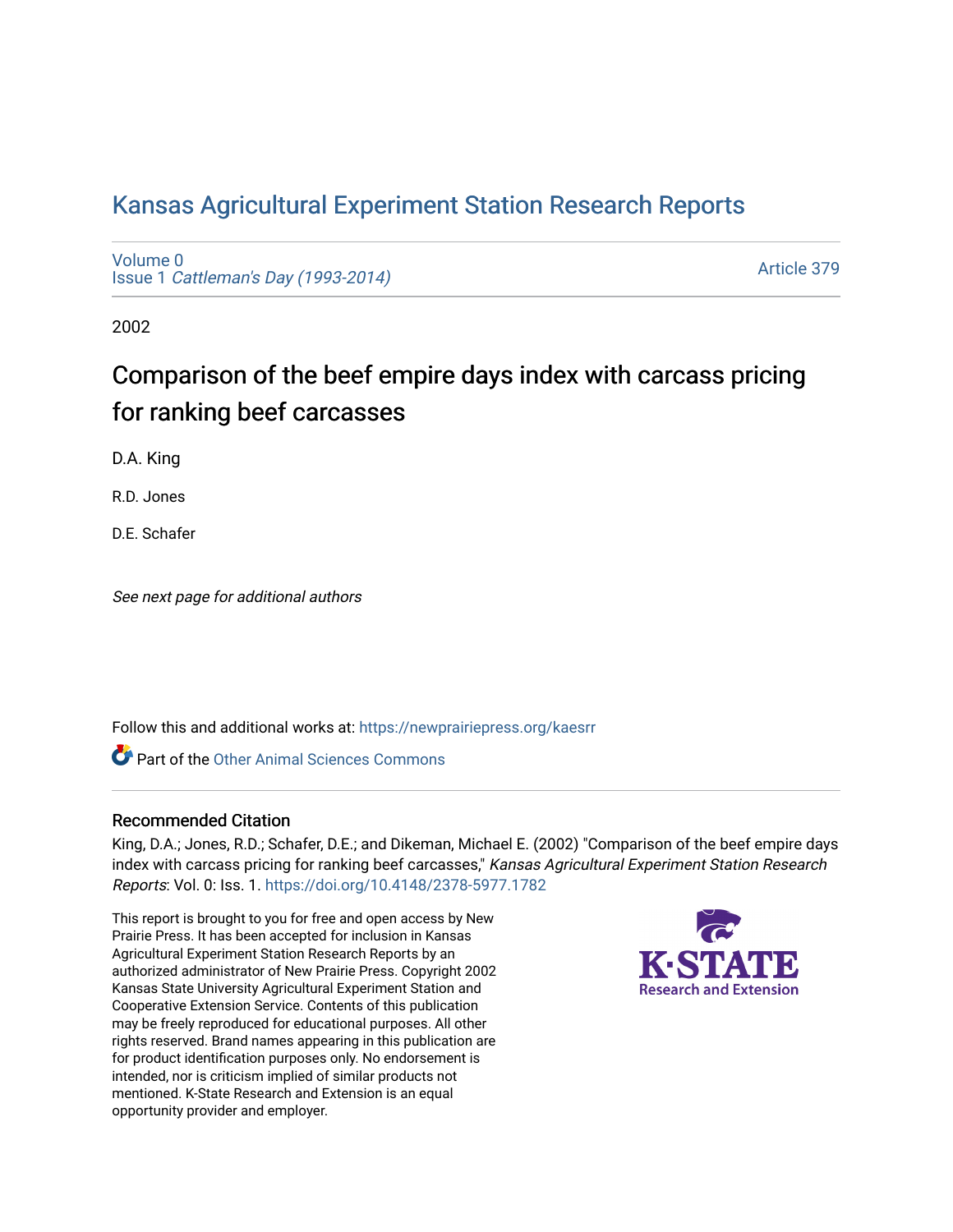# Comparison of the beef empire days index with carcass pricing for ranking beef carcasses

# **Abstract**

Our study evaluated the effectiveness of the Beef Empire Days carcass index in ranking beef carcasses compared to rankings based on carcass prices. Two price sets were used: the average prices between January 1998 and June 2001, and a short-range price determined from the average prices between April and September of 2001. Additionally, carcass data from the top live-placing cattle were compared to the data of the highest indexing carcasses. The live show judges were very accurate in selecting for ribeye size. However, they selected cattle that were fatter, but did not marble as well as the high indexing carcasses. Changes that might improve the index are identified. However, the Beef Empire Days index ranked carcasses moderately well compared to the pricing system.

#### Keywords

Cattlemen's Day, 2002; Kansas Agricultural Experiment Station contribution; no. 02-318-S; Report of progress (Kansas State University. Agricultural Experiment Station and Cooperative Extension Service); 890; Beef; Beef carcass ranking; Prices

#### Creative Commons License



This work is licensed under a [Creative Commons Attribution 4.0 License](https://creativecommons.org/licenses/by/4.0/).

#### Authors

D.A. King, R.D. Jones, D.E. Schafer, and Michael E. Dikeman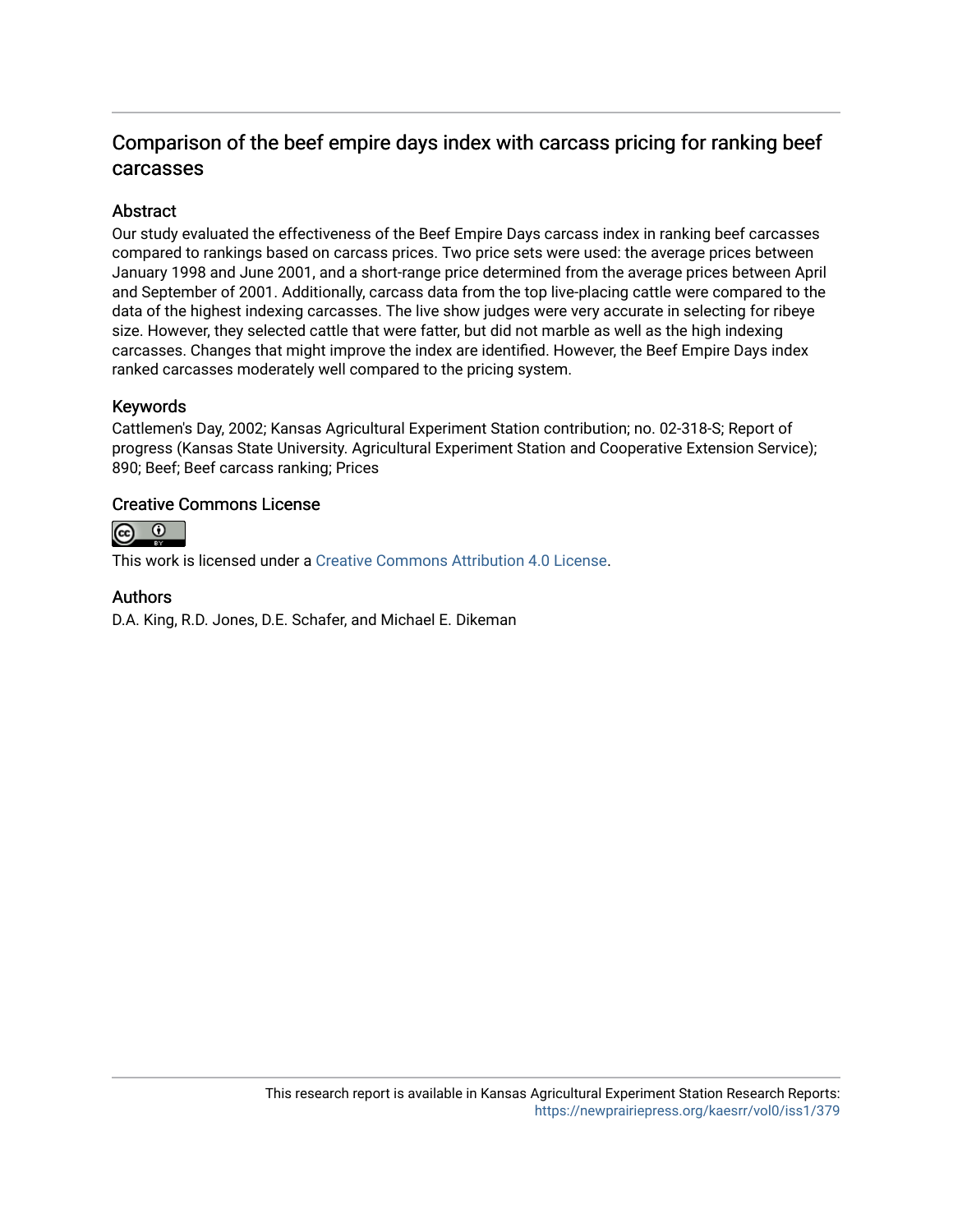# **COMPARISON OF THE BEEF EMPIRE DAYS INDEX WITH CARCASS PRICING FOR RANKING BEEF CARCASSES**

# *D. A. King, M. E. Dikeman, R. D. Jones1 , and D. E. Schafer*

#### **Summary**

 Our study evaluated the effectiveness of the Beef Empire Days carcass index in ranking beef carcasses compared to rankings based on carcass prices. Two price sets were used: the average prices between January 1998 and June 2001, and a short-range price determined from the average prices between April and September of 2001. Additionally, carcass data from the top live-placing cattle were compared to the data of the highest indexing carcasses. The live show judges were very accurate in selecting for ribeye size. However, they selected cattle that were fatter, but did not marble as well as the high indexing carcasses. Changes that might improve the index are identified. However, the Beef Empire Days index ranked carcasses moderately well compared to the pricing system.

(Key Words: Beef Carcass Ranking, Prices.)

# **Introduction**

 In 1992, the Beef Empire Days Committee and Kansas State University developed an index system to rank beef carcasses based on how well they fit a specific industry target. The target, and point deductions for missing the target, were based on industry priorities at that time. Since 1992, slight modifications have been made to the index as needed. However, no comparison has been made

between the index rankings and price rankings of carcasses.

 Value-based marketing of cattle has become much more common since 1992. Today, a large proportion of slaughter cattle are sold on a carcass value basis. Prices are negotiated between the producer and processor and usually have premiums and discounts based on carcass weights, quality and yield grades, and factors that reduce carcass value. This study evaluated the ability of the live show judges to select cattle that scored well in the index. Additionally, we wanted to see how well the Beef Empire Days Index reflects beef carcass prices in industry trade.

# **Experimental Procedures**

 USDA yield and quality factors and Beef Empire Days index values were obtained for the 641 steers and 494 heifers entered in the 1998, 1999, 2000, and 2001 Beef Empire Days contests. We compared the carcass data from the 25 steers and 15 heifers that placed high in the live show each year to the data of the 25 steer and 15 heifer carcasses that had the highest indexes in that same year. Analysis of variance was used to determine if differences existed in the characteristics between the top live placings and the top carcass placings.

Prices were calculated for each carcass based on the base prices  $\pm$  premiums and discounts reported by USDA. A long-

 1 Department of Agricultural Economics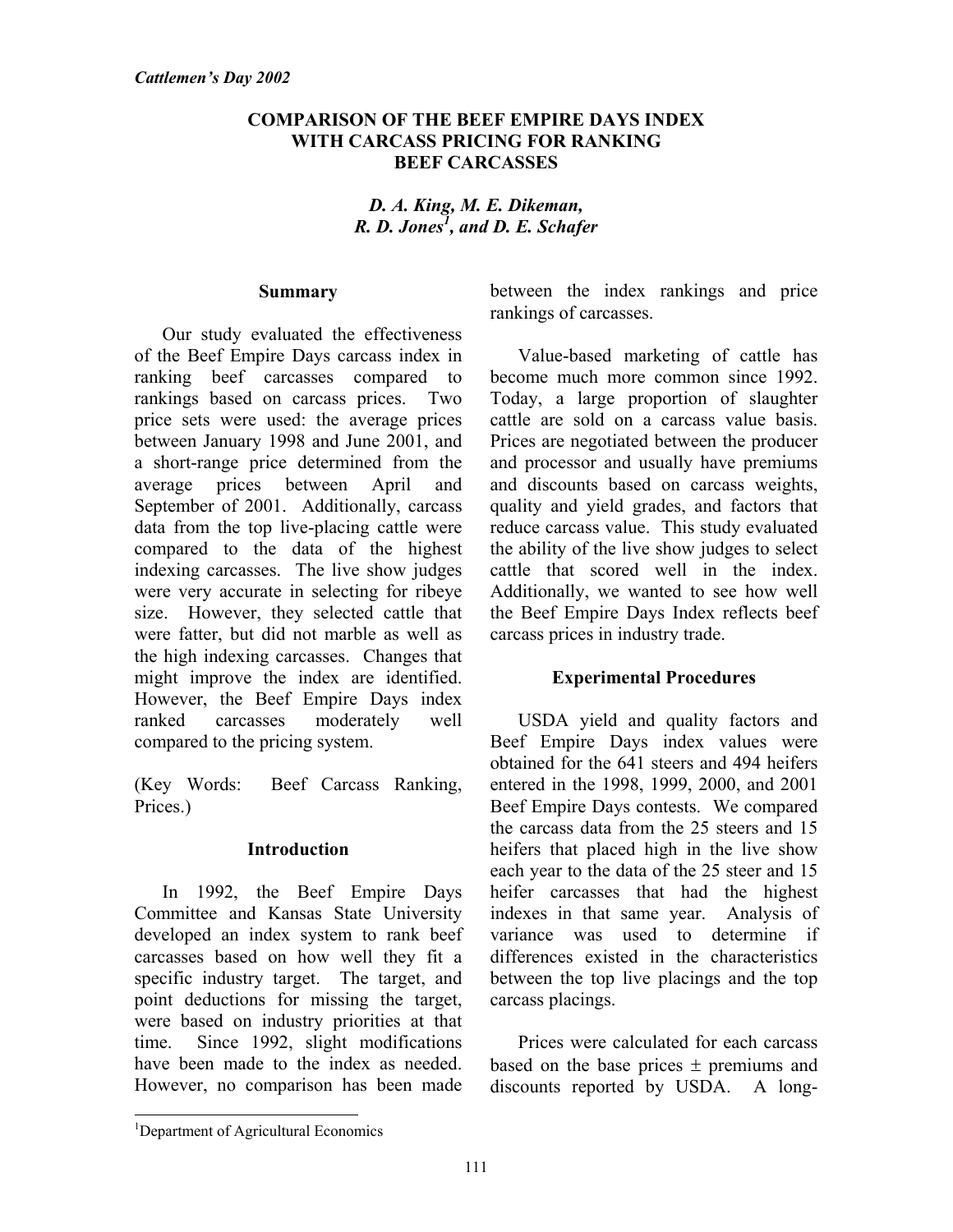range price structure was determined from the average prices reported during the time period from January 1998 through June of 2001 (Table 1). A short-range price was determined using the average prices from April to September of 2001 (Table 2). The price for low Choice, yield grade 3 carcasses was used as the base. That value and the Choice-Select spread were obtained one day each week from the USDA Beef Carcass Price Equivalent Index Value report. The premiums and discounts for carcasses deviating from the base were determined one day each week from the USDA National Weekly Direct Slaughter Cattle-Premiums and Discounts report. The Spearman correlation between the Beef Empire Days index values and carcass prices was calculated. Additionally, correlations between rankings produced by these two systems were evaluated.

 The Beef Empire Days index starts with 100 points and is based on an optimum range of hot carcass weight, fat thickness, ribeye area, kidney, pelvic and heart fat, and quality grade. Cattle with values for a trait outside the optimum range have points deducted based on how far outside the optimum range they are. A relatively large deduction is made for Select versus the low Choice grade, but higher quality grades are rewarded minimally.

# **Results and Discussion**

 The average carcass data of the highest placing individuals from the live and carcass shows are presented in Table 3. The live judges attempt to select cattle that produce "ideal" carcasses and are useful to all segments of the beef cattle industry. No difference was found in the live weights of the cattle selected live compared to the highest indexing animals. However, the live judges selected animals that dressed higher than those that yielded the top ranking carcasses.

 Highest placing live cattle had more fat cover, higher yield grades and less marbling than the highest indexing carcasses. Remarkably, the ribeye areas were almost identical between the individuals selected in the live and carcass shows.

 Spearman correlation coefficients measure the relationship between rankings based on Beef Empire Days index and rankings based on prices. Spearman correlations of 0.69 and 0.71 indicate that rankings from the different methods agree moderately well. Additionally, of the 100 highest indexing carcasses, 33 were among the 100 with the highest long-range prices, and 70 were among the 100 carcasses with the highest short-range prices.

 An examination of the Beef Empire Days index would not be complete without examining the current industry situation and determining if the targets set by the index in 1992 need to be changed. In the early 1990's, reducing fat and improving quality were top priorities. A comparison of the 1991 and 2000 National Beef Quality Audits (NBQA) show that the 2000 audit had a slightly higher proportion of Select carcasses and of yield grade 1 and 2 carcasses. Additionally, the average fat thickness had decreased slightly, but other carcass traits had not really changed.

 According to industry interviews in the NBQA—2000, excessive fat is still a primary concern. Therefore, the heavy emphasis on cutability should be maintained in the index. A significant increase in demand for "premium Choice" and Prime carcasses has occurred since 1992. The NBQA—2000 indicated that insufficient marbling is still among the top five industry concerns. Therefore, we suggest that the point bonuses for carcasses grading premium Choice or Prime should be increased.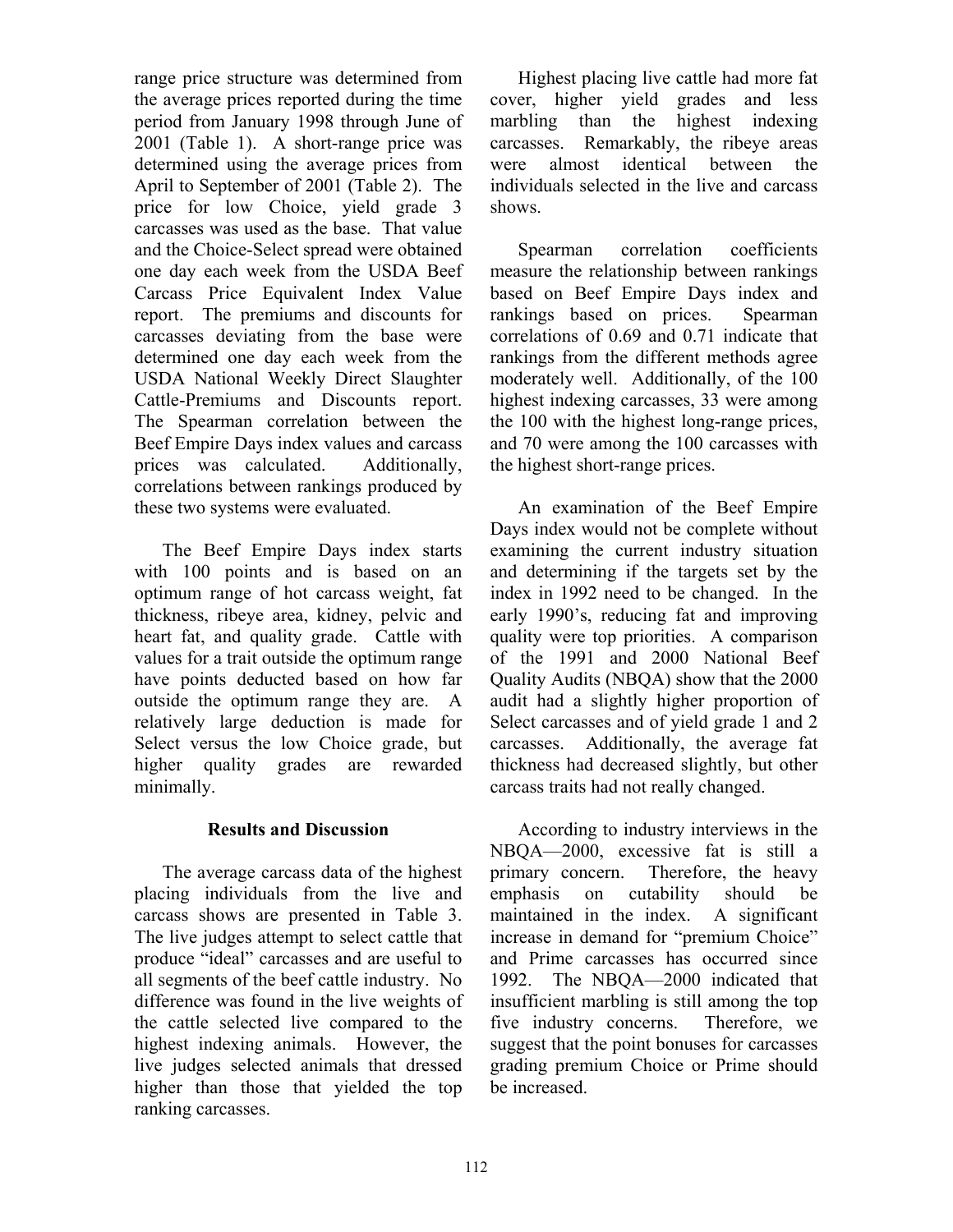The Beef Empire Days index is applied differently to steer and heifer carcasses, primarily because of the long-standing belief that heifers cannot compete with steer carcasses. However, previous data from the contests indicate that heifers are slightly fatter than their steer counterparts, but are also more muscular at the same carcass weight. Furthermore, steer and heifer carcasses are not priced differently in the industry. Therefore, we suggest that the same index be applied to both steer and heifer carcasses.

 Finally, the range in carcass weights considered optimum in the Beef Empire Days index system is extremely narrow (50 pounds). In industry, the range of acceptable (no discounts) weights is about 350 to 400 pounds, which leads to too much variability for carcass ranking. However, the 50 pound optimum range in the Beef Empire Days index system penalizes a large number of carcasses that are desirable by industry standards. Initially, the narrow optimum weight range was established to decrease variability in subsequent retail cuts. This is partially corrected by the ribeye area adjustment for carcasses with especially large ribeyes. However, we suggest that the range of acceptable hot carcass weights be increased.

| Yield                             |              |              |                               |          |          |
|-----------------------------------|--------------|--------------|-------------------------------|----------|----------|
| Grade                             | Prime        | Choice $+/0$ | Choice-                       | Select   | Standard |
| $\mathbf{1}$                      | 119.09       | 114.92       | 113.45                        | 105.54   | 95.61    |
| 2a                                | 117.99       | 113.82       | 112.35                        | 104.44   | 94.51    |
| 2 <sub>b</sub>                    | 117.95       | 113.78       | 112.31                        | 104.40   | 94.47    |
| 3a                                | 117.05       | 112.88       | 114.41                        | 103.50   | 93.57    |
| 3 <sub>b</sub>                    | 116.75       | 112.58       | 111.11                        | 103.20   | 93.27    |
| $\overline{4}$                    | 101.12       | 96.95        | 95.48                         | 87.57    | 77.64    |
| 5                                 | 95.94        | 91.77        | 90.30                         | 82.39    | 72.46    |
| Miscellaneous<br><b>Discounts</b> |              |              | Outweight<br><b>Discounts</b> |          |          |
|                                   | Bullock/Stag | $-25.90$     |                               | 400-500  | $-21.83$ |
|                                   | Hardbone     | $-22.88$     |                               | 400-550  | $-17.64$ |
|                                   | Dark Cutter  | $-28.90$     |                               | 950-1000 | $-16.14$ |
|                                   |              |              |                               | $1000+$  | $-22.20$ |

**Table 1. Average Carcass Prices (\$/cwt) by USDA Quality and Yield Grades with Discounts for Outliers from January 1998 to June 2001** 

<sup>a</sup>Trimmer half of yield grades 2 & 3; <sup>b</sup>Fatter half of yield grades 2 & 3.